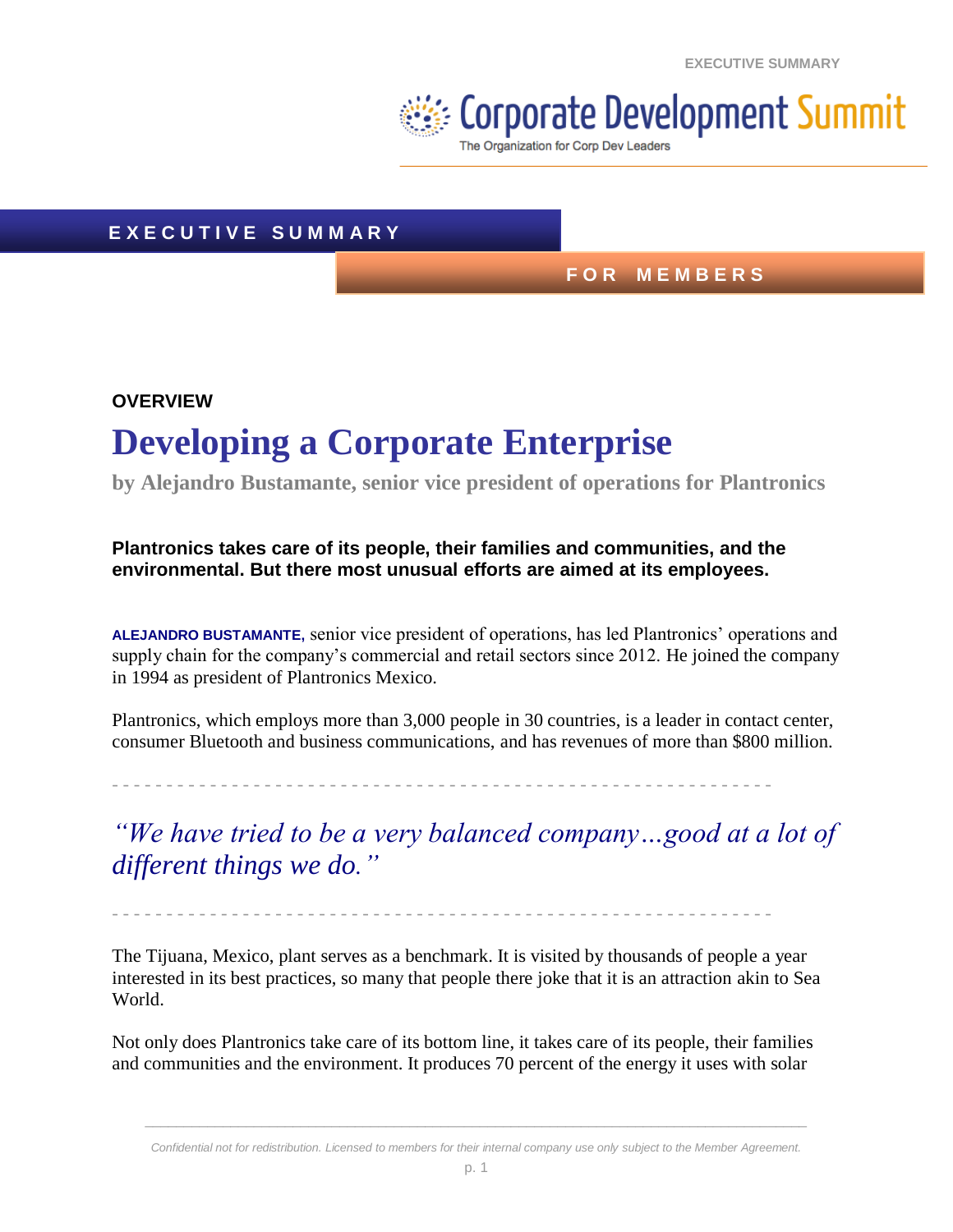panels, has state-of-the-art product development labs, work areas that foster collaboration and unified communication worldwide that allows the sharing of best practices.



#### **Business Excellence Model**

"Everything we do here starts with our intention to generate value for our customers."

The company is focused on adding value for its stakeholders: customers, employees, shareholders and the communities in which it operates. It seeks regular feedback from each of those groups in order to determine areas in which they need to improve. "It is a system that has worked for a lot of years and it has been very, very successful."

That added-value imperative means a lot of things at Plantronics. One of them is the company's heavy investment in its human capital. "The culture makes a huge difference here."

Plantronics employees have access to on-site education ranging from high school through masters-level degree programs. They have a chance to choose their career paths and enroll in training to acquire the requisite skills.

Plantronics developed a manufacturing system that, despite its high level of complexity, ships 96 percent of orders within 48 hours. And it has a computer system that tracks materials from its